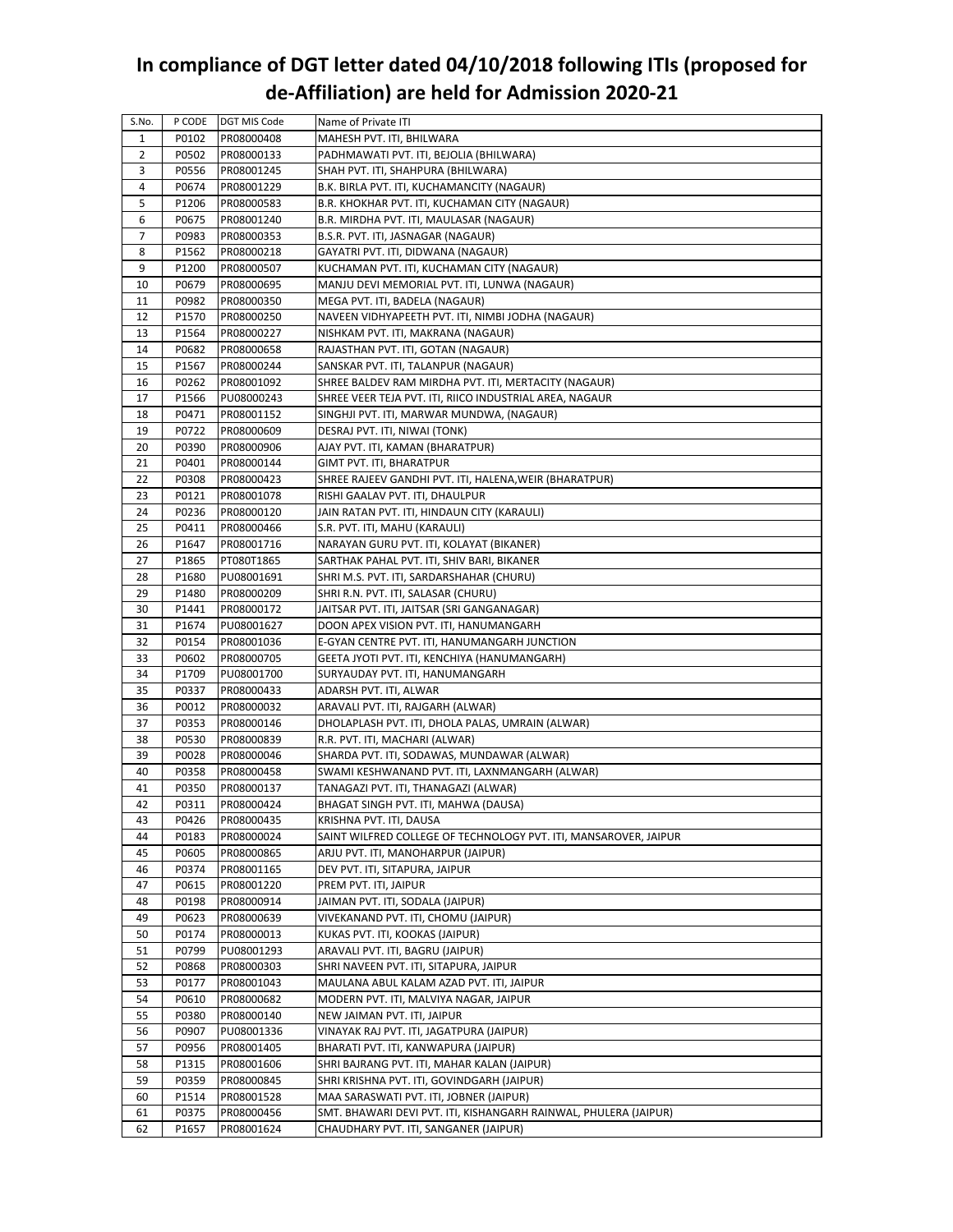| S.No.    | P CODE | DGT MIS Code | Name of Private ITI                                       |
|----------|--------|--------------|-----------------------------------------------------------|
| 63       | P1693  | PU08001671   | SARASWATI PVT. ITI, KALWAR (JAIPUR)                       |
| 64       | P1702  | PR08001704   | UNIVERSAL PVT. ITI, MANZI RENWAL (JAIPUR)                 |
| 65       | P1705  | PR08001656   | PHAGI PVT. ITI, HARSOOLIYA (JAIPUR)                       |
| 66       | P0640  | PR08000685   | RAJASTHAN PVT. ITI, CHIRAWA (JHUNJHUNU)                   |
| 67       | P1164  | PR08000547   | CHAUDHARY HARLAL PVT. ITI, RANASAR (JHUNJHUNU)            |
| 68       | P0633  | PR08000665   | EKTA PVT. ITI, UDAIPURWATI (JHUNJHUNU)                    |
| 69       | P1631  | PR08001630   | GLOBAL PVT. ITI, SINGHANA (JHUNJHUNUN)                    |
| 70       | P1342  | PR08000763   | PANDIT GANESH NARAYAN PVT. ITI, KHIROR (JHUNJHUNU)        |
| 71       | P1349  | PR08001602   | VISHWAKARMA PVT. ITI, GUDHA GORJI (JHUNJHUNU)             |
| 72       | P1352  | PR08000164   | KIRAN PVT. ITI, GURA (JHUNJHUNU)                          |
| 73       | P0639  | PR08001251   | PRINCE REGIONAL PVT. ITI, SHYOPURA (JHUNJHUNU)            |
| 74       | P0487  | PR08001130   | RAO PVT. ITI, GHARDANA KHURD (JHUNJHUNU)                  |
|          | P1538  | PR08000202   | MANU OXFORD PVT. ITI, MOHABBATSAR (JHUNJHUNU)             |
| 75<br>76 | P0222  |              |                                                           |
|          |        | PR08000420   | SHEKAWATI PVT. ITI, DUNDLOD (JHUNJHUNU)                   |
| 77       | P0217  | PR08001030   | VARAH MIHIR PVT. ITI, BAGGAD (JHUNJHUNU)                  |
| 78       | P1741  | PU08001741   | SAINIK PVT. ITI, JHUNJHUNUN                               |
| 79       | P0873  | PR08000339   | ANNPURNA PVT. ITI, MAWANDA (SIKAR)                        |
| 80       | P0782  | PR08001266   | PRINCE ACADEMY OF HIGHER EDUCATION PVT. ITI, NANI (SIKAR) |
| 81       | P0783  | PR08001280   | SHRI RAGHUNATH PVT. ITI, DANTA RAMGARH (SIKAR)            |
| 82       | P0818  | PR08000338   | JAMNA DEVI PVT. ITI, SIKAR                                |
| 83       | P1645  | PU08001721   | BHAWANI NIKETAN PVT. ITI, SIKAR                           |
| 84       | P1222  | PR08000534   | MARUTI PVT. ITI, CHIRIYA TIBBA, SIKAR                     |
| 85       | P0452  | PR08000145   | DESH BANDHU PVT. ITI, SEWA (SIKAR)                        |
| 86       | P0292  | PR08000067   | GEETA PVT. ITI, AJEETGARH (SIKAR)                         |
| 87       | P0781  | PR08001288   | J. J. PVT. ITI, JUGALPURA (SIKAR)                         |
| 88       | P1418  | PR08001358   | SHREE SHYAM PVT. ITI, KHOOD (SIKAR)                       |
| 89       | P1422  | PR08000811   | NAVEEN PVT. ITI, LAXMANGARH (SIKAR)                       |
| 90       | P1581  | PR08000206   | MODERN PVT. ITI, NANI (SIKAR)                             |
| 91       | P1716  | PR08001658   | RAJASTHAN PVT. ITI, KHEERWA (SIKAR)                       |
| 92       | P1587  | PR08000228   | SHREE RAM PVT. ITI, KHATU SHYAM JI (SIKAR)                |
| 93       | P1597  | PR08000267   | SARASWATI PVT. ITI, SEWAD BARI (SIKAR)                    |
| 94       | P1598  | PR08000270   | GOVINDAM PVT. ITI, SABALPURA, SIKAR                       |
| 95       | P1672  | PR08001618   | BAL BHARTI PVT. ITI, PALWAS (SIKAR)                       |
| 96       | P1698  | PU08001620   | BHARTIYA PVT. ITI, REENGUS (SIKAR)                        |
| 97       | P1332  | PR08000829   | SARASWATI PVT. ITI, BHADRAJOON (JALORE)                   |
| 98       | P1175  | PR08000548   | SHRI OM PVT. ITI, BORUNDA (JODHPUR)                       |
| 99       | P0541  | PR08001224   | G.N. PVT. ITI, ANTA (BARAN)                               |
| 100      | P0900  | PR08001342   | G.T PVT. ITI, ANTA (BARAN)                                |
| 101      | P0940  | PR08000358   | KANHA PVT. ITI, BARAN                                     |
| 102      | P1069  | PR08000546   | SHREE RADHA PVT. ITI, GAJANPURA, BARAN                    |
| 103      | P0545  | PR08000691   | SHRI KRISHNA PVT. ITI, BARAN                              |
| 104      | P0564  | PR08001185   | SANSKAR PVT. ITI, KESHORAI PATAN (BUNDI)                  |
| 105      | P0891  | PU08001347   | UNIQUE PVT. ITI, BUNDI                                    |
| 106      | P1536  | PR08000271   | ADITYA PVT. ITI, AKLERA (JHALAWAR)                        |
| 107      | P0975  | PR08000368   | MAHARAJA INDRAJEET SINGH PVT. ITI, JHALRAPATAN (JHALAWAR) |
| 108      | P1337  | PR08000800   | NEW RAJASTHAN PVT. ITI, KHANPUR (JHALAWAR)                |
| 109      | P0626  | PR08001201   | RAJASTHAN PVT. ITI, JHALAWAR                              |
| 110      | P1339  | PR08000817   | RAJRANI PVT. ITI, AKLERA (JHALAWAR)                       |
| 111      | P0974  | PR08000370   | GURUKUL PVT. ITI, AKLERA (JHALAWAR)                       |
| 112      | P0973  | PR08000364   | SAINATH PVT. ITI, AKLERA (JHALAWAR)                       |
| 113      | P1697  | PU08001681   | SHREE RAM PVT. ITI, JHALRAPATAN (JHALAWAR)                |
| 114      | P1531  | PR08000230   | ADARSH PVT. ITI, AKLERA (JHALAWAR)                        |
| 115      | P0734  | PR08000706   | SORABH PVT. ITI, KOTA                                     |
| 116      | P0874  | PR08000329   | BALAJI PVT. ITI, RANGBARI, KOTA                           |
| 117      | P0815  | PR08000323   | BHARTI PVT. ITI, KOTA                                     |
| 118      | P0246  | PR08000011   | DR. RADHA KRISHNAN PVT. ITI, KOTA                         |
| 119      | P1035  | PU08000477   | G.L. PVT. ITI, JAWAHAR NAGAR, KOTA                        |
| 120      | P1553  | PR08000263   | JAISWAL PVT. ITI, RANPUR (KOTA)                           |
| 121      | P0671  | PR08001242   | JAWAHAR LAL NEHRU PVT. ITI, JOLAPA ROAD (KOTA)            |
| 122      | P0253  | PR08001074   | MAHARSHI RAMESHVARANAND PVT. ITI, LADPURA, KOTA           |
| 123      | P1141  | PR08000556   | MOHAMMEDI PVT. ITI, GAONDI (KOTA)                         |
| 124      | P0477  | PR08000462   | MOHHAMMADI PVT. ITI, KOTA                                 |
| 125      | P1036  | PR08000483   | MOTHER INDIA PVT. ITI, KOTA                               |
| 126      | P0735  | PR08001249   | ARIHANT PVT. ITI, KOTA                                    |
| 127      | P0774  | PR08001262   | RAMA PVT. ITI, BALAJI NAGAR, KOTA                         |
| 128      | P0255  | PR08001069   | RAMESHVRANAND PVT. ITI, MAHAVEER COLONY, LADPURA, KOTA    |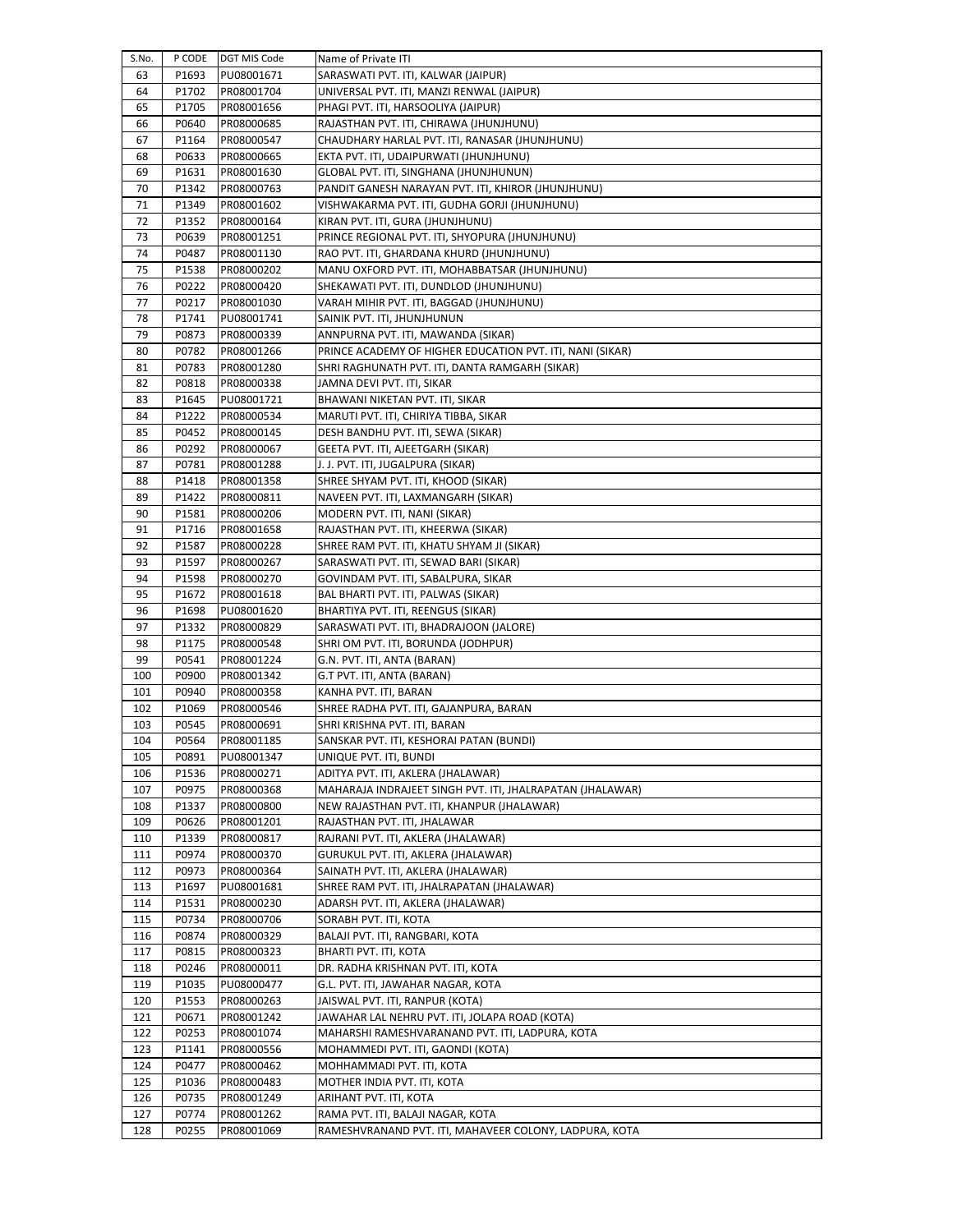| S.No. | P CODE | <b>DGT MIS Code</b> | Name of Private ITI                                                                                |
|-------|--------|---------------------|----------------------------------------------------------------------------------------------------|
| 129   | P1037  | PR08000379          | SARVODAYA PVT. ITI, RIICO INDUSTRIAL AREA, RANPUR (KOTA)                                           |
| 130   | P0476  | PR08001153          | SARVODYA PVT. ITI, SURAJ POLE, KOTA                                                                |
| 131   | P1372  | PR08000786          | SHIV PVT. ITI, KHERLI FATAK, KOTA                                                                  |
| 132   | P0919  | PR08000327          | SIDDHANT PVT. ITI, RETYA CHOWKI, LADPURA, KOTA                                                     |
| 133   | P1362  | PU08000727          | YGN PVT. ITI, ANANTPURA CIRCLE, KOTA                                                               |
| 134   | P0109  | PR08000907          | MAHARANA PRATAP PVT. ITI, BHUPALSAGAR, CHITTORGARH                                                 |
| 135   | P1015  | PR08000484          | RADHA KRISHNA PVT. ITI. BEGUN (CHITTORGARH)                                                        |
| 136   | P0324  | PR08000148          | ADVANCE PVT. ITI, BHIM (RAJSAMAND)                                                                 |
| 137   | P0267  | PR08001088          | RANTHAMBHOR PVT. ITI, NATHDWARA, KHAMNOR (RAJSAMAND)                                               |
| 138   | P1811  | PU08001823          | SHRI SAI BABA PRIVATE ITI, BAMBOR GATE JAIPUR ROAD, TONK                                           |
| 139   | P0181  | PR08001017          |                                                                                                    |
|       |        |                     | RAJHANS PRIVATE INDUSTRIAL TRAINING INSTITUTE, B-187, VIDYUT NAGAR, AJMER ROAD, JAIPUR-302021      |
| 140   | P1573  | PR08000269          | SAINATH PRIVATE INDUSTRIAL TRAINING INSTITUTE, SANTOSH CHEMICAL KE PEECHE, RATTANPURA, JAITARAN    |
|       |        |                     | DIST.-PALI RAJASTHAN-306302                                                                        |
| 141   | P0929  | PR08000277          | DAKSHA PRIVATE INDUSTRIAL TRAINING INSTITUTE MADHUR VIHAR COLONY, SAINTHAL MOD, DIST. DAUSA -      |
|       |        |                     | 303303                                                                                             |
| 142   | P1618  | PU08001639          | KANCHAN SHREE PVT. ITI, 78, ANANT PLAZA, KOTWALI MAIN ROAD NAGORO GARDEN DIST, BHILWARA            |
| 143   | P0375  | PR08000456          | SMT. BHAWARI DEVI PRIVATE INDUSTRIAL TRAINING INSTITUTE, NEAR MOHAN MANDIR CINEMA, BY PASS         |
|       |        |                     | ROAD, KISHANGARH - RAINWAL, THE. PHULERA (JAIPUR)-303338                                           |
| 144   | P0970  | PU08001389          | KIRAN PRIVATE INDUSTRIAL TRAINING INSTITUTE, HATWARA ROAD, SHANTI NAGAR, DIST.JAIPUR               |
| 145   | P1317  | PU08001603          | IMPULSE PRIVATE INDUSTRIAL TRAINING INSTITUTE, P.NO.270, 284 SANJAY NAGAR B, JHOTWARA, DIST.JAIPUR |
|       |        |                     | RAJASTHAN-302012                                                                                   |
| 146   | P0129  | PR08000116          | DEEPAK PRIVATE INDUSTRIAL TRAINING INSTITUTE , MANDAWAR, MAHWA ROAD, THODI KA BAAS, DAUSA-         |
|       |        |                     | 321609                                                                                             |
| 147   | P1807  | PR08001787          | BHUMIKA PRIVATE ITI, THODI KA BASS, ALWAR ROAD, MANDAWAR, MAHWA, DAUSA                             |
| 148   | P0933  | PU08000328          | MUSKAN PRIVATE INDUSTRIAL TRAINING INSTITUTE, A1-A2, BORKHANDI, BARAN ROAD, TEHSIL LADPURA, DIST.  |
|       |        |                     | KOTA-324001                                                                                        |